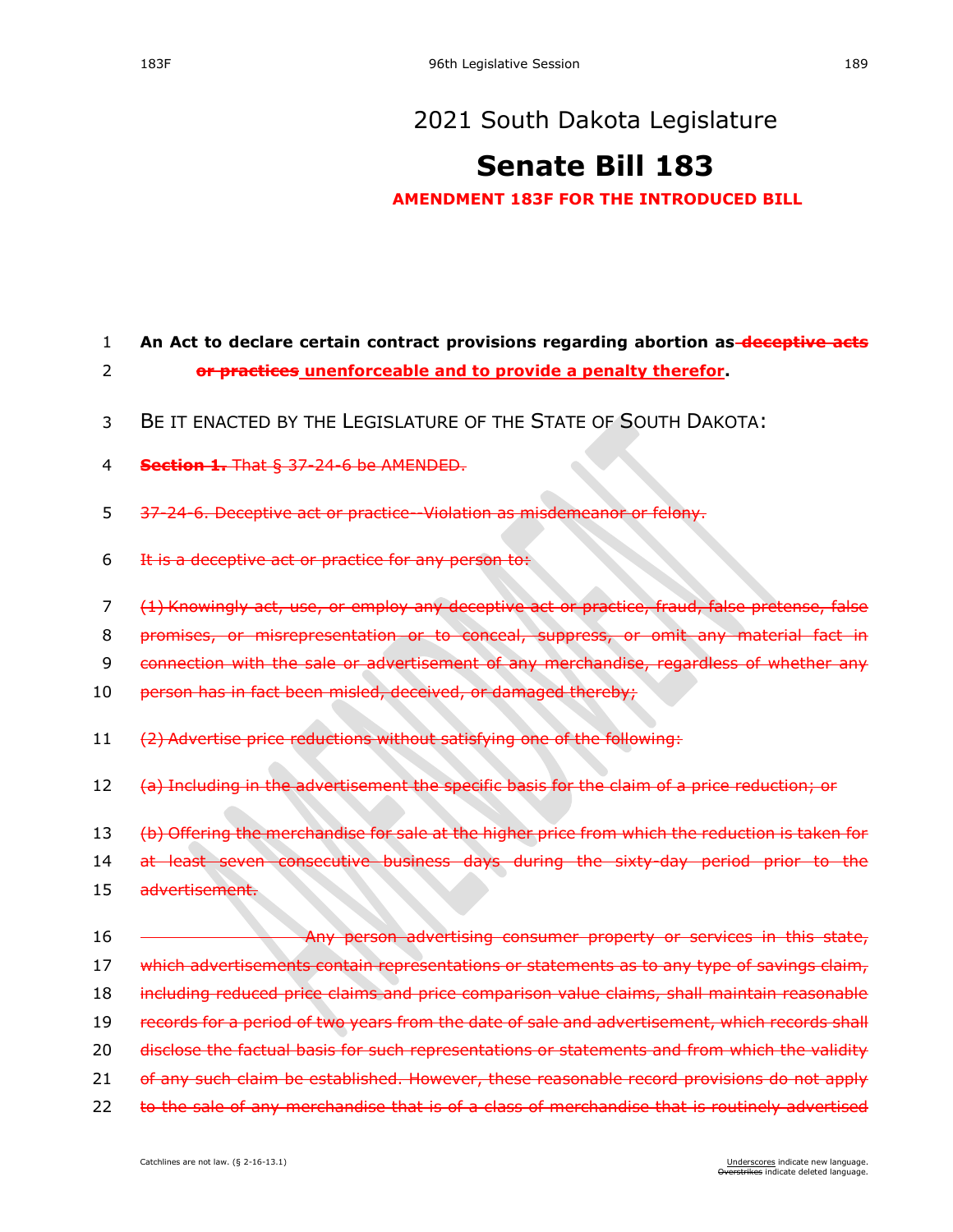- 1 on at least a weekly basis in newspapers, shopping tabloids, or similar publications and that
- 2 has a sales price before price reduction that is less than fifteen dollars per item;
- 3 (3) Represent a sale of merchandise at reduced rates due to the cessation of business
- 4 operations and after the date of the first advertisement remain in business under the same.
- 5 or substantially the same, ownership or trade name, or continue to offer for sale the same
- 6 type of merchandise at the same location for more than one hundred twenty days;
- 7 (4) Give or offer a rebate, discount, or anything of value to a person as an inducement for
- 8 selling consumer property or services in consideration of giving the names of prospective
- 9 purchasers or otherwise aiding in making a sale to another person, if the earning of the rebate,
- 10 discount, or other thing of value is contingent upon the occurrence of an event subsequent to
- 11 the time the person agrees to the sale;
- 12 (5) Engage in any scheme or plan for disposal or distribution of merchandise whereby a
- 13 participant pays a valuable consideration for the chance to receive compensation primarily for
- 14 introducing one or more additional persons into participation in the planner's scheme or for
- 15 the chance to receive compensation when the person introduced by the participant introduces
- 16 a new participant;
- 17 (6) Send, deliver, provide, mail, or cause to be sent, delivered, provided, or mailed any bill 18 or invoice for unordered property or unordered service provided;
- 19 (7) Advertise a rate, price, or fee for a hotel, motel, campsite, or other lodging accommodation
- 20 which is not in fact available to the public under the terms advertised. It is not a violation of
- 21 this subdivision to establish contract rates which are different than public rates;
- 22 (8) Charge a rate, price, or fee for a hotel, motel, campsite, or other lodging accommodation 23 which is different than the rate, price, or fee charged on the first night of the guest's stay 24 unless, at the initial registration of the guest, a written notification of each price, rate, or fee 25 to be charged during the guest's reserved continuous stay is delivered to the guest and an 26 acknowledgment of receipt of the notice is signed by the quest and kept by the innkeeper for 27 the same period of time as is required by § [34-18-21;](https://sdlegislature.gov/Statutes/Codified_Laws/DisplayStatute.aspx?Type=Statute&Statute=34-18-21)
- 28 (9) Knowingly fail to mail or to deliver by electronic means to a future guest a written
- 29 confirmation of the date and rates of reservations made for any accommodation at a hotel,
- 30 motel, campsite, or other lodging accommodation when a written request for confirmation is
- 31 received from the future guest;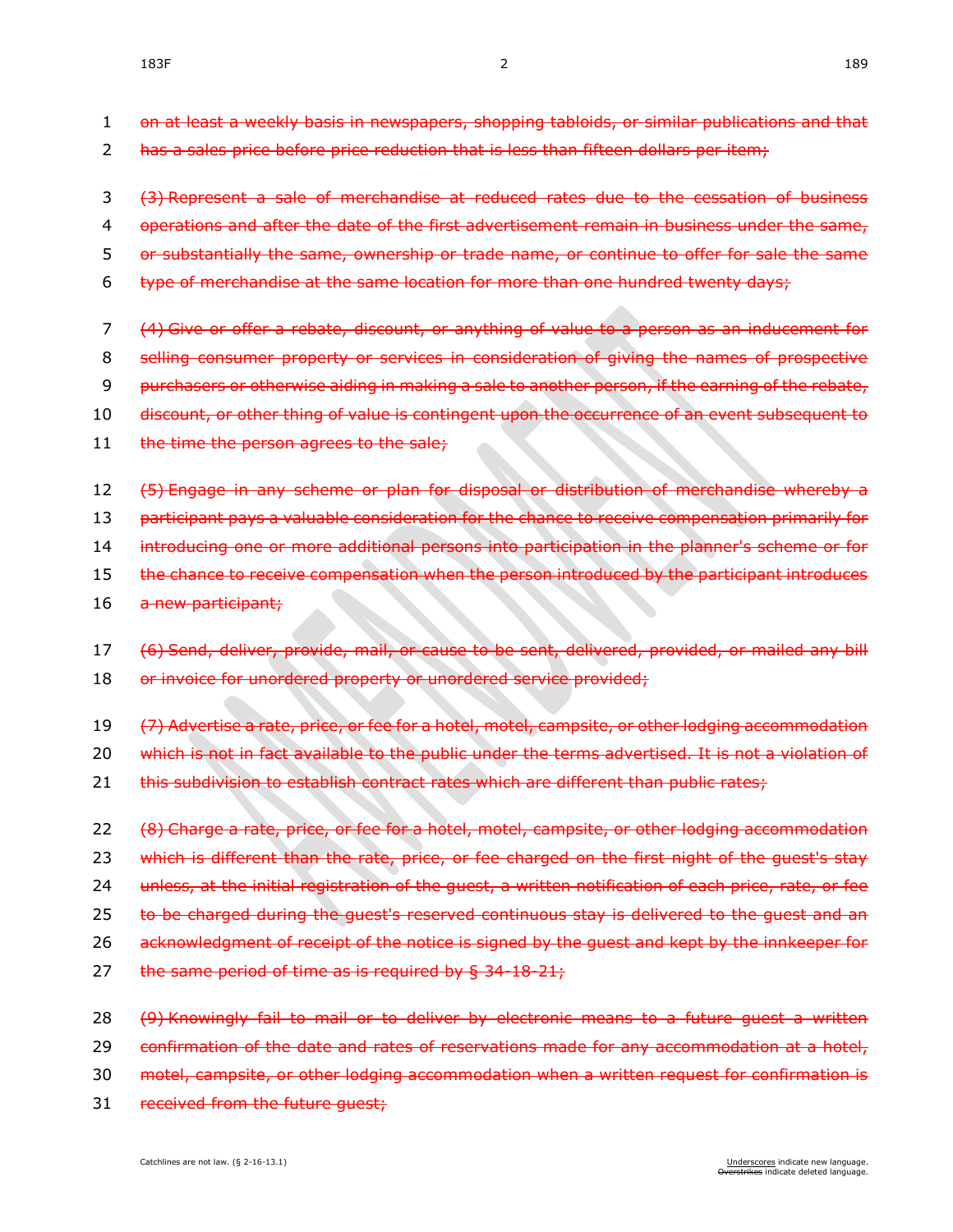| 1  | Require money in advance of arrival or a handling fee in the event of<br><del>(10)</del>        |
|----|-------------------------------------------------------------------------------------------------|
| 2  | cancellation of any hotel, motel, campsite, or other lodging accommodation unless the           |
| 3  | innkeeper has a written policy or a separate contract with the quest stating so that is mailed  |
| 4  | or delivered by electronic means to the guest at or near the making of the reservation;         |
| 5  | Knowingly advertise or cause to be listed through the internet or in a<br>(11)                  |
| 6  | telephone directory a business address that misrepresents where the business is actually        |
| 7  | located or that falsely states that the business is located in the same area covered by the     |
| 8  | telephone directory. This subdivision does not apply to a telephone service provider, an        |
| 9  | internet service provider, or a publisher or distributor of a telephone directory, unless the   |
| 10 | conduct proscribed in this subdivision is on behalf of the provider, publisher, or distributor; |
| 11 | Sell, market, promote, advertise, or otherwise distribute any card or<br><del>(12)</del>        |
| 12 | other purchasing mechanism or device that is not insurance that purports to offer discounts     |
| 13 | or access to discounts from pharmacies for prescription drug purchases if:                      |
| 14 | (a) The card or other purchasing mechanism or device does not expressly state in bold and       |
| 15 | prominent type, prevalently placed, that discounts are not insurance;                           |
| 16 | (b) The discounts are not specifically authorized by a separate contract with each pharmacy     |
| 17 | listed in conjunction with the card or other purchasing mechanism or device; or                 |
| 18 | (c) The discount or access to discounts offered, or the range of discounts or access to the     |
| 19 | range of discounts, is misleading, deceptive, or fraudulent, regardless of the literal wording. |
| 20 | The provisions of this subdivision do not apply to a customer discount or membership card       |
| 21 | issued by a store or buying club for use in that store or buying club, or a patient access      |
| 22 | program voluntarily sponsored by a pharmaceutical manufacturer, or a consortium of              |
| 23 | pharmaceutical manufacturers, that provide free or discounted prescription drug products        |
| 24 | directly to low income or uninsured individuals either through a discount card or direct        |
| 25 | shipment;                                                                                       |
| 26 | Send or cause to be sent an unsolicited commercial electronic mail<br>(13)                      |
| 27 | message that does not include in the subject line of such message "ADV:" as the first four      |
| 28 | characters. If the message contains information that consists of explicit sexual material that  |
| 29 | may only be viewed, purchased, rented, leased, or held in possession by an individual           |
| 30 | eighteen years of age and older, the subject line of each message shall include "ADV:ADLT"      |

31 as the first eight characters. An unsolicited commercial electronic mail message does not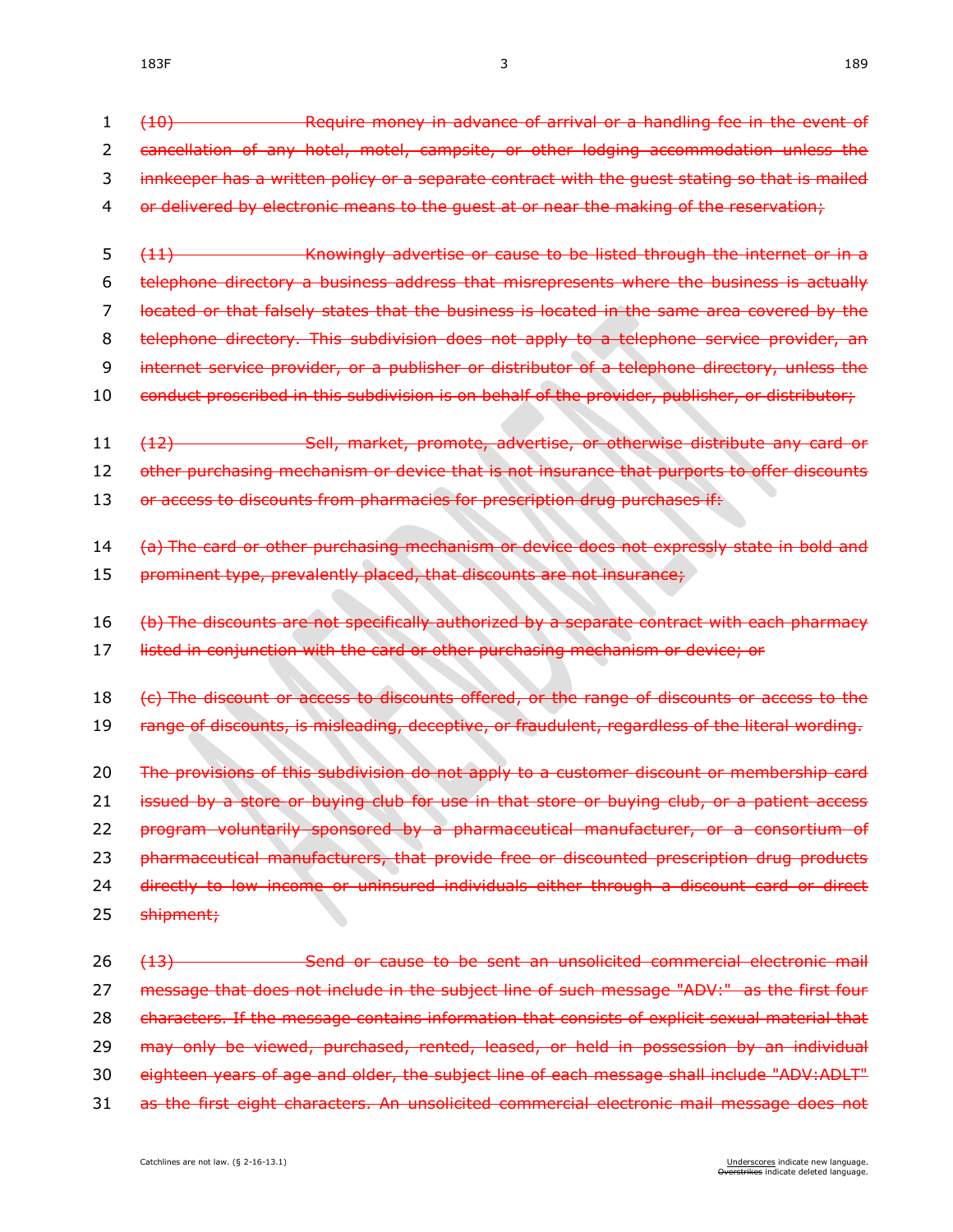- 1 include a message sent to a person with whom the initiator has an existing personal or
- 2 business relationship or a message sent at the request or express consent of the recipient;
- 3 (14) Violate the provisions of § [22-25-52;](https://sdlegislature.gov/Statutes/Codified_Laws/DisplayStatute.aspx?Type=Statute&Statute=22-25-52)
- 4 (15) Knowingly fail to disclose the amount of any mandatory fee when 5 reservations are made by a future guest at a hotel, motel, campsite, or other lodging 6 accommodations. A mandatory fee under this subdivision includes any resort fee or parking 7 fee charged by the lodging accommodations whether or not the guest utilizes the amenities 8 or the parking facility for which the fee is assessed; or
- 9 (16) Cause misleading information to be transmitted to users of caller 10 identification technologies or otherwise block or misrepresent the origin of a telephone 11 solicitation. No provider of telephone caller identification services, telecommunications,
- 
- 12 broadband, or voice over internet protocol service may be held liable for violations of this
- 13 subdivision committed by other individuals or entities. It is not a violation of this subdivision:
- 14 (a) For a telephone solicitor to utilize the name and number of the entity the solicitation is
- 15 being made on behalf of rather than the name and number of the telephone solicitor;
- 16 (b) If an authorized activity of a law enforcement agency; or
- 17 (e) If a court order specifically authorizes the use of caller identification manipulation; or
- 18 (17) Include a provision in a contract that, under any circumstances, requires
- 19 a woman to have an abortion, or is intended to compel a woman to have an abortion.
- 20 Each act in violation of this section under one thousand dollars is a Class 1 misdemeanor.
- 21 Each act in violation of this statute over one thousand dollars but under one hundred thousand
- 22 dollars is a Class 6 felony. Each act in violation of this section over one hundred thousand
- 23 dollars is a Class 5 felony.
- 24 **Section 1.** That a NEW SECTION be added:
- 25 **53-9-13. Coerce or compel an abortion.** 26 **Other than a contract for an abortion, a** A provision in a contract is void and
- 27 unenforceable if it, or any agreement associated with the contract, includes a provision
- 28 which in any way: